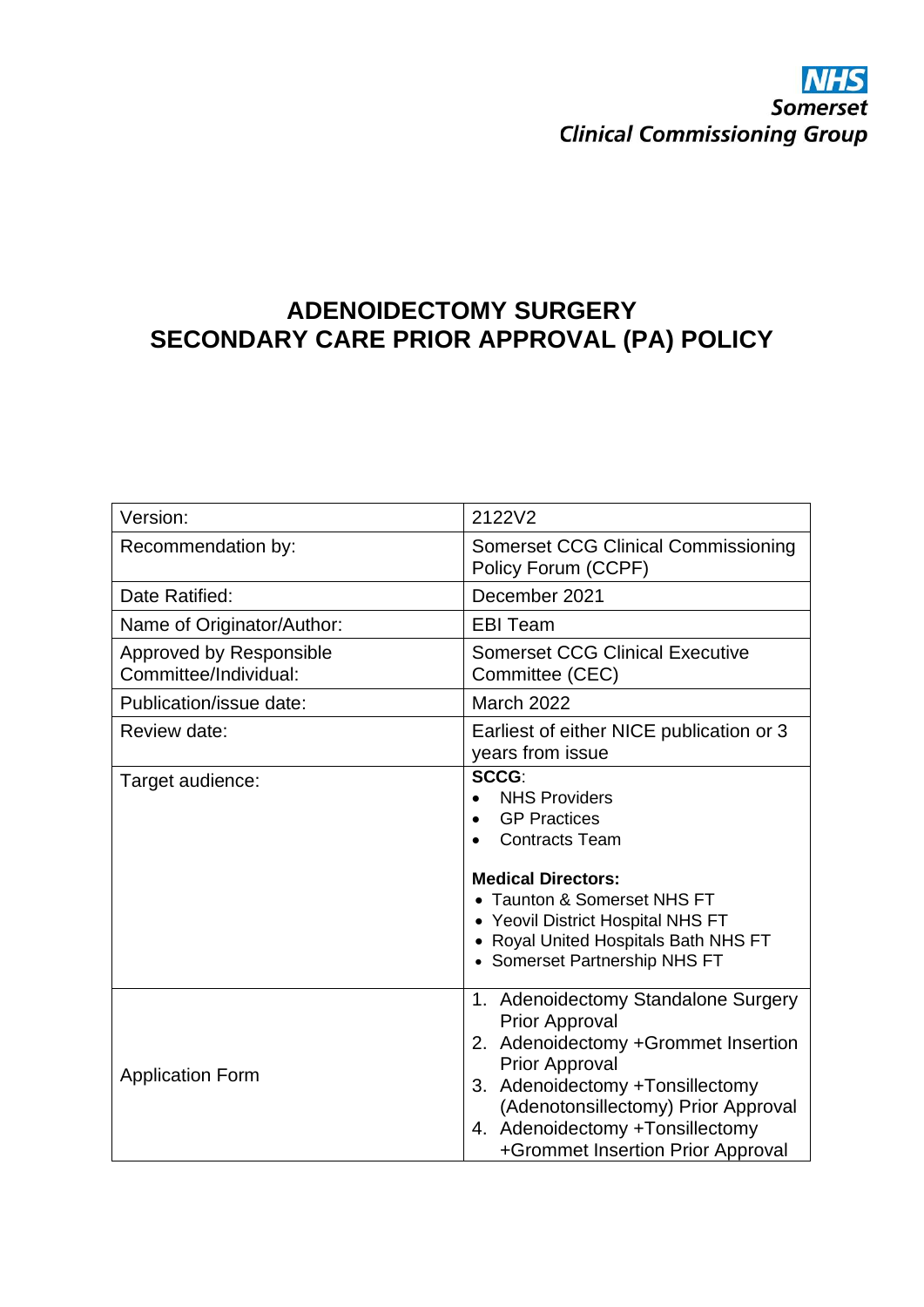## **ADENOIDECTOMY SURGERY SECONDARY CARE PRIOR APPROVAL POLICY CONTENTS**

| Section        |                                                                                                                                                                                                                      | Page |
|----------------|----------------------------------------------------------------------------------------------------------------------------------------------------------------------------------------------------------------------|------|
|                | <b>Version Control</b>                                                                                                                                                                                               |      |
| 1              | <b>General Principles</b>                                                                                                                                                                                            |      |
| $\overline{2}$ | <b>Policy Criteria</b><br>2.1 Adenoidectomy<br>2.2 Adeno +Tonsillectomy (Adenotonsillectomy)<br>2.3 Adenoidectomy + Grommet Insertion<br>2.4 Adenoidectomy +Tonsillectomy (Adenotonsillectomy)<br>+Grommet Insertion | 3/5  |
| 3              | <b>Evidence Based Interventions Process</b>                                                                                                                                                                          | 5    |
| 4              | <b>Access To Policy</b>                                                                                                                                                                                              | 6    |
| 5              | References                                                                                                                                                                                                           |      |

## **VERSION CONTROL**

| <b>Document Status:</b> | Current policy |
|-------------------------|----------------|
| Version:                | 2122V2         |

| <b>DOCUMENT CHANGE HISTORY</b> |               |                                                                                                                             |
|--------------------------------|---------------|-----------------------------------------------------------------------------------------------------------------------------|
| <b>Version</b>                 | <b>Date</b>   | <b>Comments</b>                                                                                                             |
| 1516.v1a                       | March 2016    | New policy                                                                                                                  |
| 1516.v1a                       | April 2017    | Change to Somerset CCG policy template plus<br>"General Principles" wording amendment                                       |
| 1516.v1b                       | January 2019  | 3-year review of policy, IFR to EBI                                                                                         |
| 1819.v1c                       | December 2021 | Adenoidectomy standalone surgery updated<br>NICE publication, inclusion of all criteria for +<br>grommet &/or tonsillectomy |

| <b>Equality Impact Assessment</b><br><b>EIA</b> | <b>April 2018</b> |
|-------------------------------------------------|-------------------|
| <b>Quality Impact Assessment QIA</b>            | March 2018        |
| <b>Sponsoring Director:</b>                     | Dr Alex Murray    |
| <b>Document Reference:</b>                      | 2122V2            |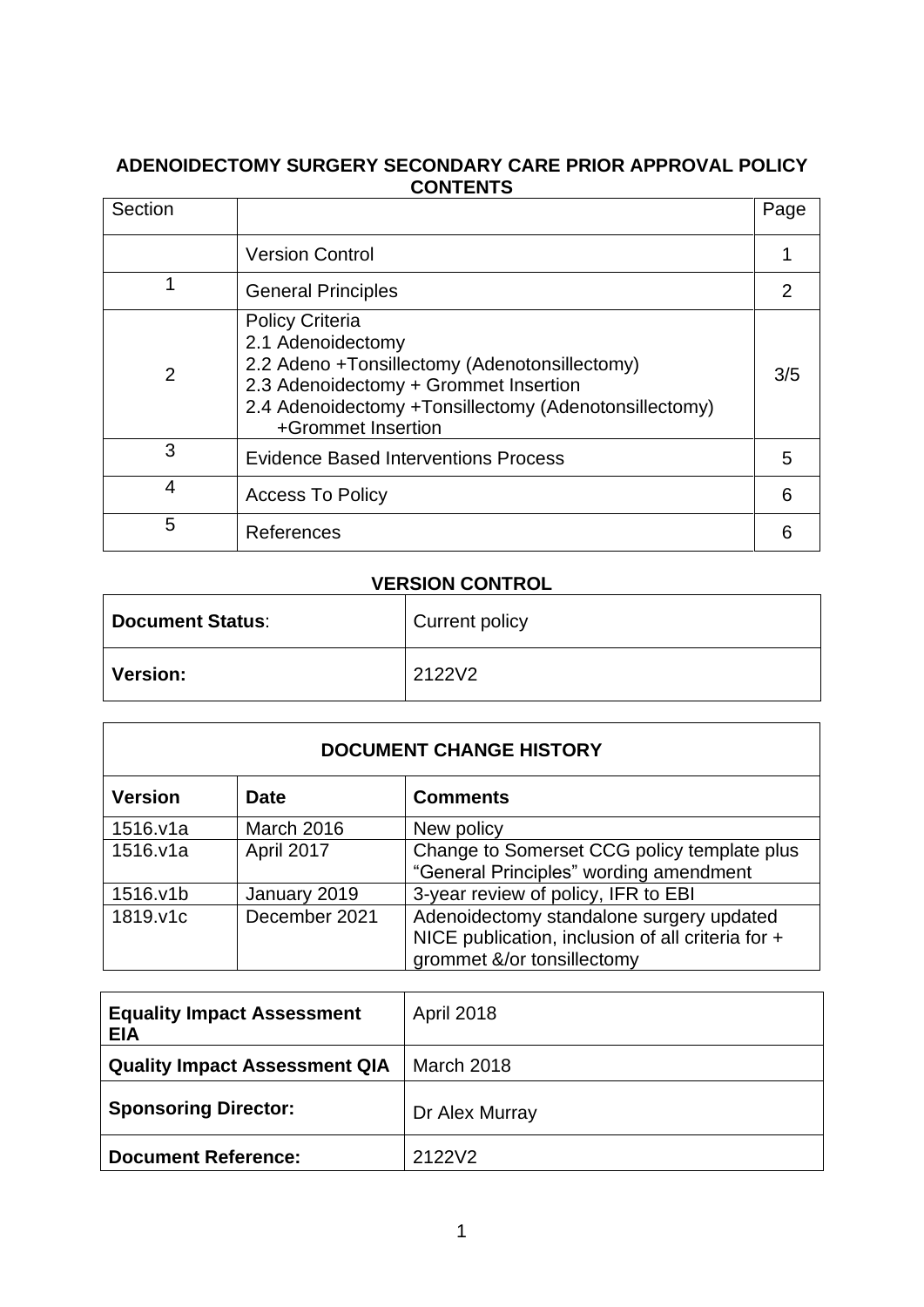## **1 GENERAL PRINCIPLES (PRIOR APPROVAL)**

- 1.1 Funding approval must be secured by primary care/secondary/community care prior to referring/treating patients for this prior approval treatment
- 1.2 Funding approval must be secured prior to a referral for an assessment/surgery. Referring patients without funding approval secured not only incurs significant costs in out-patient appointments for patients that may not qualify for surgery, but inappropriately raises the patient's expectation of treatment
- 1.3 On limited occasions, we may approve funding for an assessment only in order to confirm or obtain evidence demonstrating whether a patient meets the criteria for funding. In such cases, patients should be made aware that the assessment does not mean that they will be provided with surgery and surgery will only be provided where it can be demonstrated that the patients meets the criteria to access treatment in this policy
- 1.4 Funding approval will only be given where there is evidence that the treatment requested is effective and the patient has the potential to benefit from the proposed treatment. Where it is demonstrated that patients have previously been provided with the treatment with limited or diminishing benefit, funding approval is unlikely to be agreed
- 1.5 Receiving funding approval does not confirm that they will receive treatment or surgery for a condition as a consent discussion will need to be undertaken with a clinician prior to treatment
- 1.6 The policy does not apply to patients with suspected malignancy who should continue to be referred under 2 week wait pathway rules for assessment and testing as appropriate
- 1.7 Patients with an elevated BMI of 30 or more may experience more postsurgical complications including post-surgical wound infection so should be encouraged to lose weight further prior to seeking surgery. <https://www.sciencedirect.com/science/article/pii/S1198743X15007193> (Thelwall, 2015)
- 1.8 Patients who are smokers should be referred to smoking cessation services in order to reduce the risk of surgery and improve healing
- 1.9 Where prior approval funding is secured by the EBI service it will be available for a specified period of time, normally one year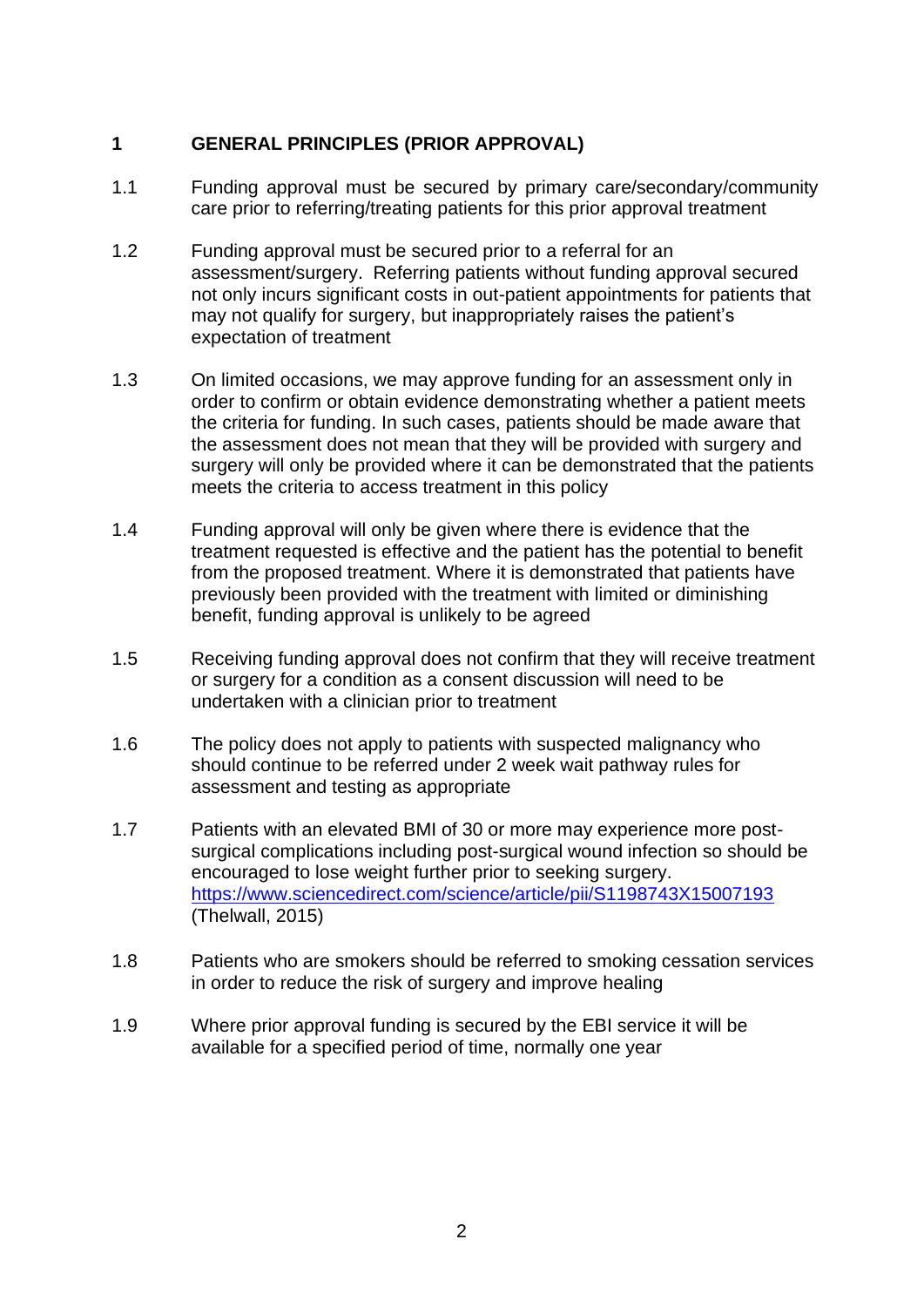## **2 POLICY CRITERIA (Prior Approval)**

Patients who are not eligible for treatment under this policy, please refer to Item 4 EVIDENCE BASED INTERVENTIONS APPLICATION PROCESS on how to apply for funding with evidence of clinical exceptionality

#### 2.1 **ADENIODECTOMY STANDALONE SURGERY**

Please complete the Adenoidectomy Standalone Surgery Prior Approval Funding Application Form and provide the supporting clinical evidence

Adjuvant adenoidectomy **for the treatment of glue ear** should only be offered when one or more of the following clinical criteria are met:

- a) Patients are 18 years of age or under
- b) As part of treatment for obstructive sleep apnoea or sleep disordered breathing in children without tonsillectomy where only the adenoids are contributing to obstructive sleep apnoea or sleep disordered breathing in children
- c) Has Glue Ear and persistent and / or frequent nasal obstruction which is contributed to by adenoidal hypertrophy (enlargement)
- d) As part of the treatment of chronic rhinosinusitis
- e) In preparation for speech surgery in conjunction with the cleft surgery team

*If there is a history of cleft palate or palpable palate abnormality such as submucous cleft palate or a history of speech problems before the operation; full multidisciplinary assessment should be carried out before adenoidectomy*

### 2.2 **ADENOIDECTOMY +TONSILLECTOMY (ADENOTONSILLECTOMY) SURGERY CRITERIA**

Please complete the Adenoidectomy +Tonsillectomy (Adenotonsillectomy) Prior Approval Funding Application Form and provide the supporting clinical evidence

a) Patients are 18 years of age or under **AND**

The Adenoidectomy will be carried out in conjunction with a Tonsillectomy to manage Obstructive Sleep Apnoea

- b) with symptoms of persistent significant obstructive sleep apnoea (OSA) which can be diagnosed with a combination of the following clinical features:
- A positive sleep study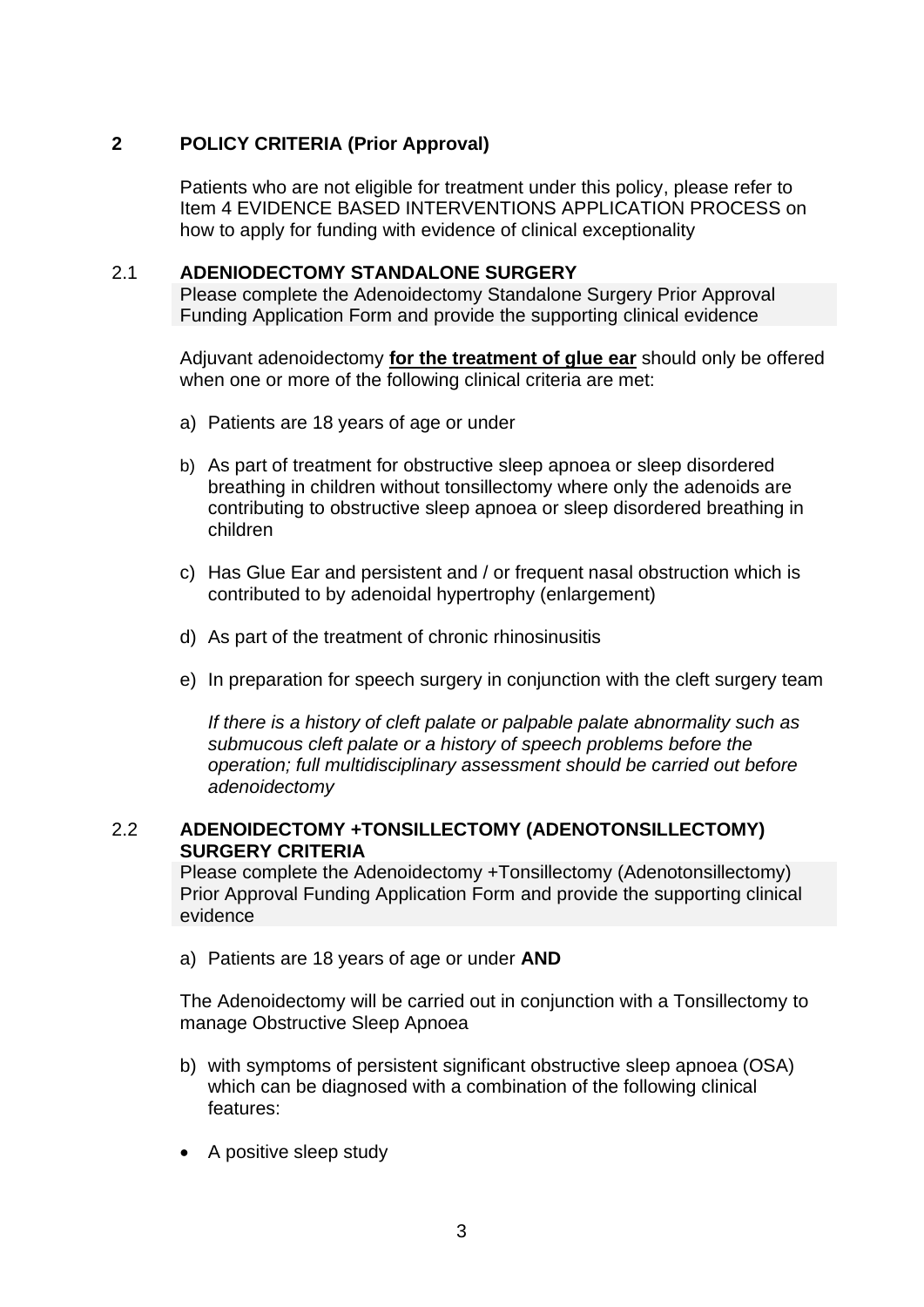- A clear history of an obstructed airway at night: witnessed apnoea's, abnormal postures, increased respiratory effort, loud snoring or stert **OR**
- Evidence of adeno-tonsillar hypertrophy: direct examination, hot potato or adenoidal speech, mouth breathing / nasal obstruction
- Significant behavioural change due to sleep fragmentation: daytime somnolence or hyperactivity
- OSA may also cause morning headache/failure to thrive/night sweats/enuresis
- 2.3 **ADENIODECTOMY + GROMMET SURGERY INSERTION CRITERIA** Please complete the Adenoidectomy + Grommet Insertion Prior Approval Funding Application Form and provide the supporting clinical evidence
	- a) Patients are 18 years of age or under
	- b) With bilateral Otitis Media with Effusion (OME) and without a secondary disability (such as Down's Syndrome or Cleft Palate) when the following criteria are met:
	- c) Has Glue Ear and is undergoing grommet surgery for treatment of recurrent acute otitis media
	- d) The persistence of bilateral OME and hearing loss should be confirmed over a period of 3 months before intervention is considered. The hearing should be re-tested at the end of this time:
		- During the active observation period, advice on educational and behavioural strategies to minimise the effects of hearing loss should be offered
		- Auto inflation (e.g., OTOVENT) has been trialled unless contra indicated **AND**
	- e) At the end of 3 months the child has persistent bilateral OME with a hearing level in the better ear of 25–30 dBHL or worse averaged at 0.5, 1, 2 and 4 kHz (or equivalent dBA where dBHL not available) prior approval for Grommet insertion should be requested **OR**
	- f) At the end of 3 months the child has persistent bilateral OME with a hearing loss **less than** 25–30 dBHL but there is significant impact of the hearing loss on a child's developmental, social, or educational status, with one of the below:
		- Delay in speech development
		- Poor listening skills
		- Inattention and behavioural problems
		- Educational or behavioural problems attributable to the hearing loss period (hearing should be retested at the end of this time)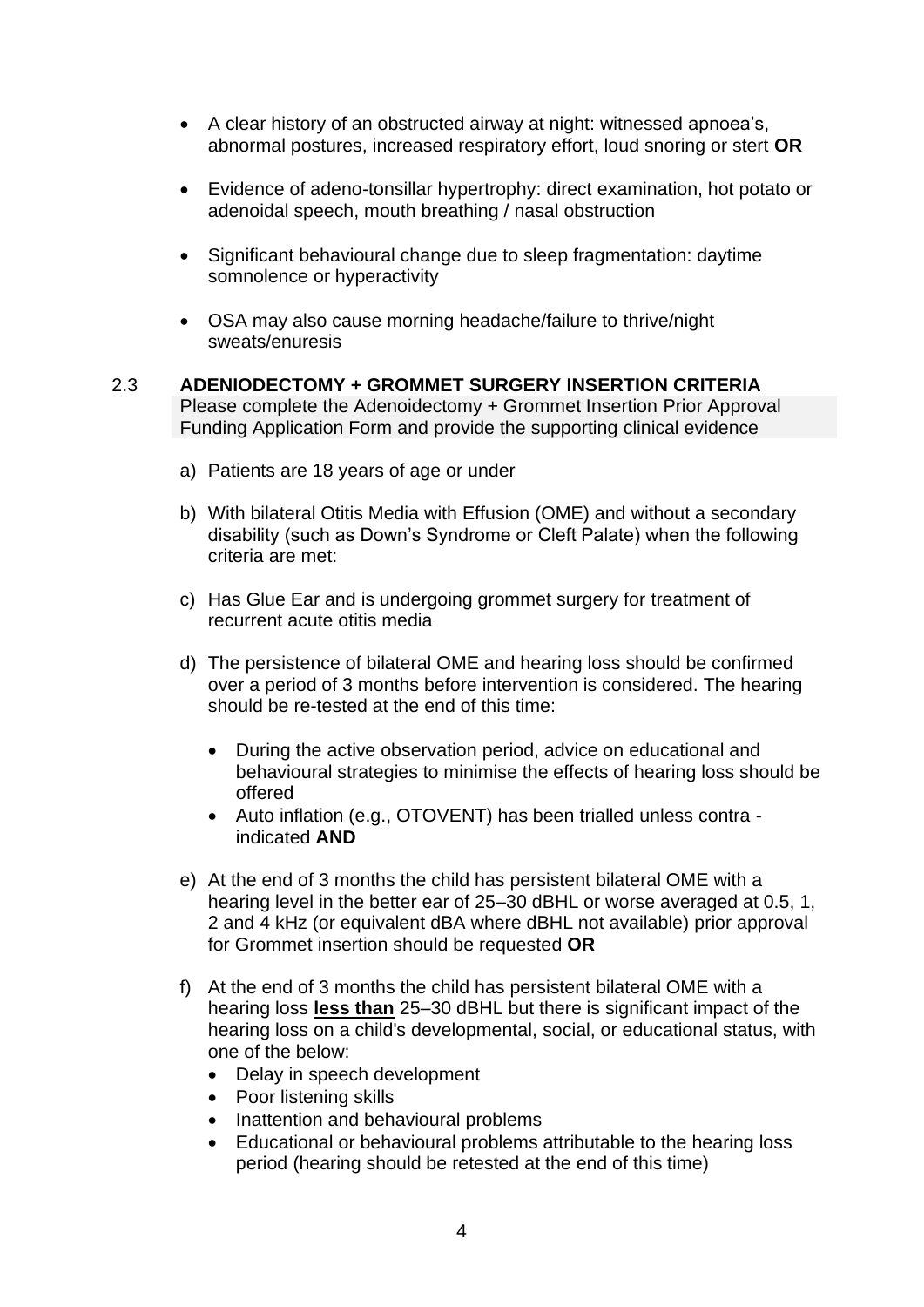g) Has Glue Ear and is undergoing surgery for re-insertion of grommets due to recurrence of previously surgically treated otitis media with effusion

### 2.4 **ADENOIDECTOMY +TONSILLECTOMY (ADENOTONSILLECTOMY) +GROMMET INSERTION SURGERY**

Please complete the Adenoidectomy +Tonsillectomy (Adenotonsillectomy) +Grommet Insertion Prior Approval Application Form and provide the supporting clinical evidence

Please refer to the criteria detailed under

2.2 Adenoidectomy +Tonsillectomy (Adenotonsillectomy) **AND**

2.3 Adenoidectomy +Grommet Insertion

## **4 EVIDENCE BASED INTERVENTIONS APPLICATION PROCESS**

- 4.1 Patients who are not eligible for treatment under this policy may be considered on an individual basis where their GP or Consultant believes clinical exceptional circumstances exist that warrant deviation from the rule of this policy
- 4.2 Completion of a **Generic EBI Application Form** by a patient's GP or Consultant is required
- 4.3 Applications cannot be considered from patients personally
- 4.4 Only electronically completed EBI applications will be accepted to the EBI **Service**
- 4.5 It is expected that clinicians will have ensured that the patient, on behalf of who they are forwarding the application for, is appropriately informed about the existing policies prior to an application to the EBI Panel. This will reassure the Panel that the patient has a reasonable expectation of the outcome of the application and its context
- 4.6 EBI applications are reviewed and considered against clinical exceptionality

For further information on 'clinical exceptionality' please refer to the NHS England information using the link below page 9-13;

- [https://www.england.nhs.uk/wp-content/uploads/2017/11/comm](https://www.england.nhs.uk/wp-content/uploads/2017/11/comm-policy-indivdual-funding-requests.pdf)[policy-indivdual-funding-requests.pdf](https://www.england.nhs.uk/wp-content/uploads/2017/11/comm-policy-indivdual-funding-requests.pdf)
- 4.7 Social, Emotional and Environmental factors *i.e. income, housing, environmental pollution, access to services, family, friends, ethnicity, life experiences etc.* CANNOT be considered with an application
- 4.8 Where appropriate photographic supporting evidence can be forwarded with the application form